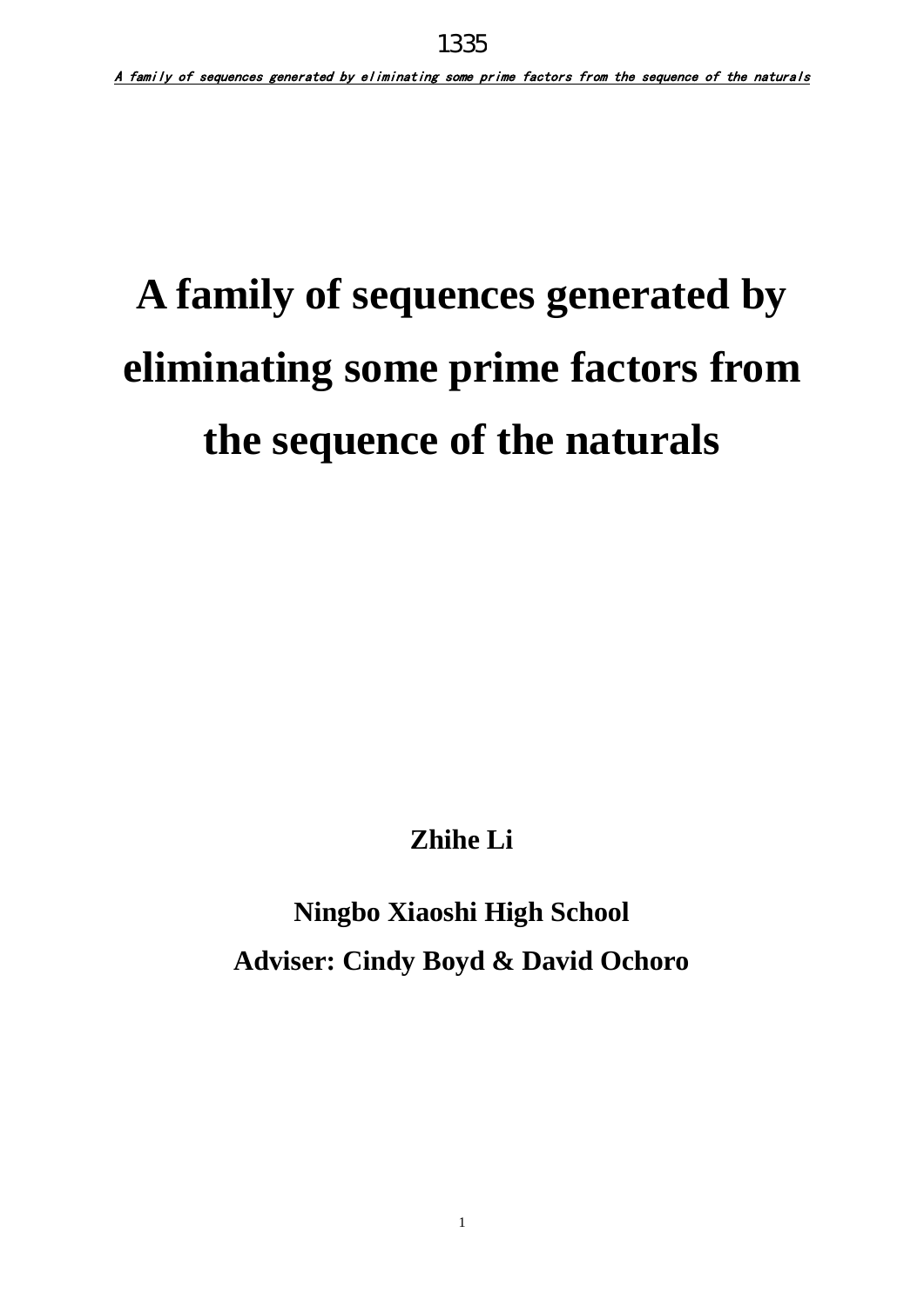## **Table of the Paper**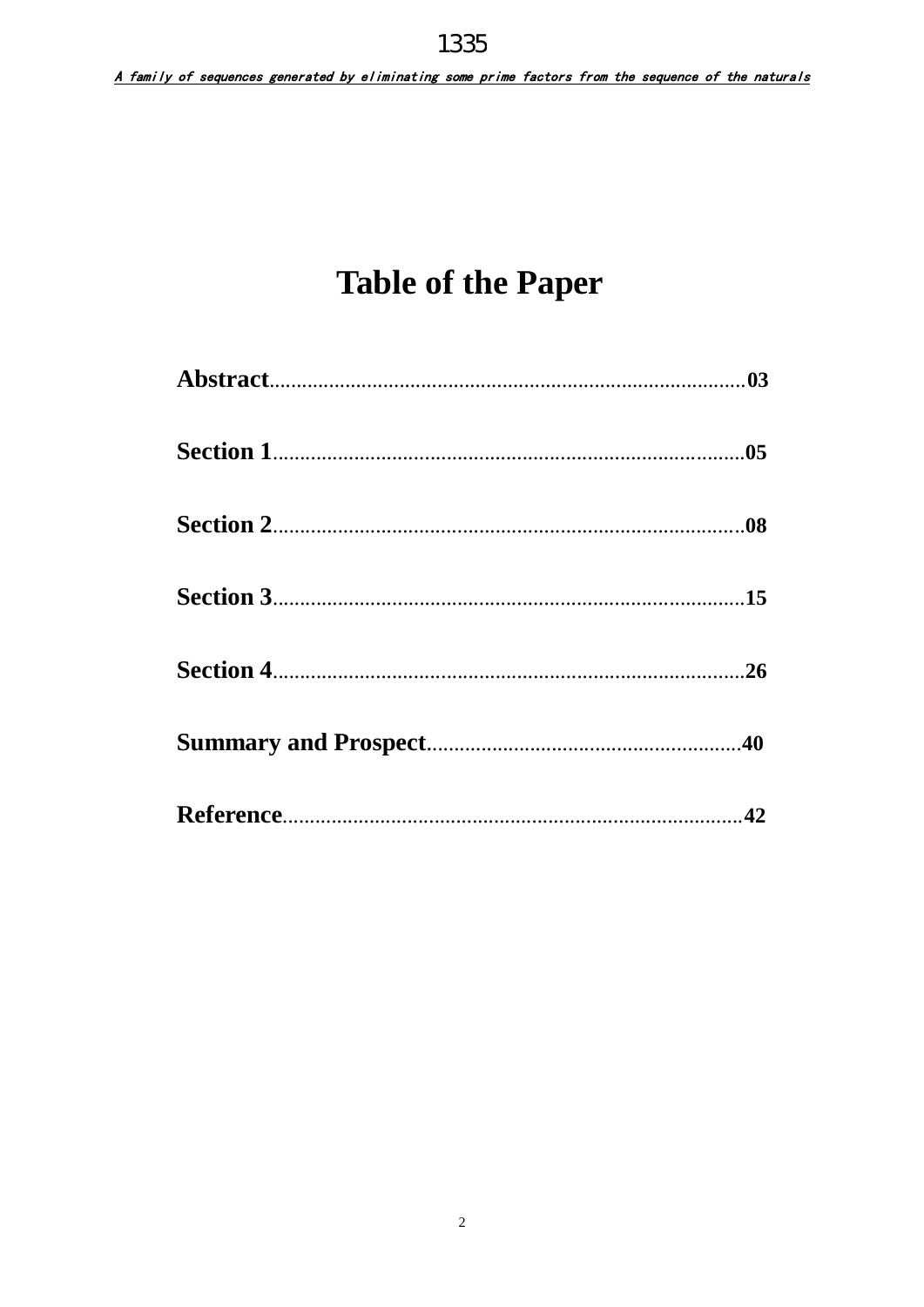#### **ABSTRACT**

This paper starts with an interesting property of the sequence of the naturals  $\{A_n\}$ , i.e.  ${A<sub>n</sub>} := {1, 2, 3,...}$ . Considering the generated sequence  ${L<sub>n</sub>}$  by eliminating all the factor 2 in  $A_n$  if it has, we show that the partial sum of the new sequence  $\{L_n\}$  from  $2^{n-1}$  th term to  $(2^n - 1)$  th term is square number  $2^{2n-2}$ .

This property is further extended to the more general case:  $\{H(n)\}$  is the sequence with each term  $H(n)$  generated according to the following transforming rule:

**ER**({ $p_1, p_2,..., p_m$ }): Given m primes  $p_i$ ,  $i = 1, 2,..., m$ , for each  $i \in \{1, 2,..., m\}$ , if  $A_n$ has factor  $p_i$ , then substitute  $A_n$  with  $A_n / p_i$  until it does not have factor  $p_i$ .

We focus on the partial sum of  ${H(n)}$ . In **section one**, we research on Question 1: Given one prime  $P$ , we eliminate all the factor  $P$  in  $\{A_n\}$  according to the transforming rule ER( $\{p\}$ ). Then the new sequence  $\{L_n\}$  obtained has the property as follows:

$$
\sum_{i=kp^{n-1}}^{kp^{n-1}} L_i = \frac{(p-1)}{2}k^2p^{2n-1}.
$$

The main results in this section are Theorem 1, 2 and the relative corollaries.

In **section two,** we mainly study Question 2: Given two prime  $p, q$ , we eliminate all factors P and  $q$  in  $\{A_n\}$  according to the transforming rule ER( $\{p,q\}$ ). Then the new sequence  ${H(n)}$  obtained has the property as follows:

$$
\sum_{i=1}^{kp^{r}q^{s}} H(i) = \frac{k^{2}pq(p^{2r}-1)(q^{2s}-1)}{2(p+1)(q+1)} + \sum_{i=1}^{kp^{r}} H(i) + \sum_{i=1}^{kq^{s}} H(i) - \sum_{i=1}^{k} H(i)
$$
  
(or 
$$
\sum_{i=kp^{r}}^{kp^{r}q^{s}} H(i) = \frac{k^{2}pq(p^{2r}-1)(q^{2s}-1)}{2(p+1)(q+1)} + \sum_{i=k}^{kq^{s}} H(i).
$$

We also focus on the number of valued "1" point of  $\{H(n)\}\$  from this section, where the term in  $\{A_n\}$  which becomes the number 1 in  $\{H(n)\}\$ is called a valued "1" point of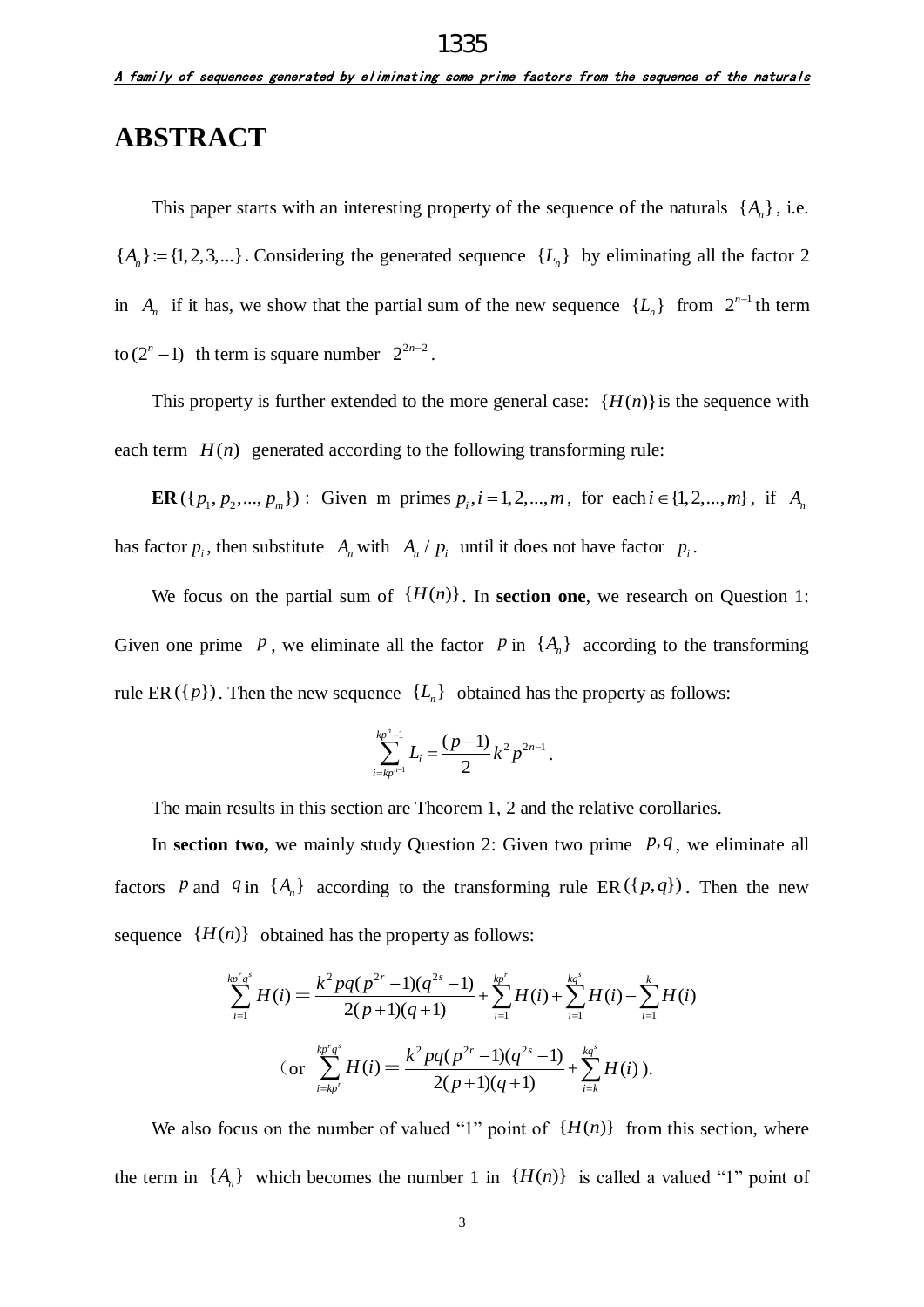${H(n)}$ .Let  $Y(n) = {i | H(i) = 1, i \in N, i \le n}$ , we have

$$
|Y(kp'q^{s})| = |Y(kp'')| + |Y(kq^{s})| - |Y(k)| + rs,
$$

The main results in this section are Theorem 3, 4, 5, 6 and the relative corollaries.

In **section three,** we extend to the case of given  $m$  primes  $p_i$ ,  $i = 1, 2, \dots, m$ , i.e. Question 3, and obtain similar results in Theorem 7,8,9,10 and the relative corollaries.

In **section four,** we propose Question 4 and obtain several concise inequalities to estimate the partial sum of the first n terms and the number of valued "1" point in the first n terms. Furthermore, we derive a new proof for the noted fact that the set of primes is infinite.

For given two primes case, we have (Theorem 11,12)  
\n
$$
\frac{pq}{2(p+1)(q+1)} x^2 - 2x < \sum_{i \le x} H(i) < \frac{pq}{2(p+1)(q+1)} x^2 + 2x
$$
\n
$$
\frac{1}{2} \frac{\log x}{\log p} \left( \frac{\log x}{\log q} + 1 \right) < |Y(x)| < \frac{1}{2} (\frac{\log x}{\log p} + 1) (\frac{\log x}{\log q} + 2) \qquad \text{(where } p < q \text{)}
$$

For given m primes case, we have (Theorem 13,14)  
\n
$$
\frac{1}{2} \prod_{i=1}^{m} \frac{p_i}{p_i + 1} x^2 - 2^{m-1} x < \sum_{i \le x} H(i) < \frac{1}{2} \prod_{i=1}^{m} \frac{p_i}{p_i + 1} x^2 + 2^{m-1} x.
$$
\n
$$
|Y(x)| = \frac{1}{m!} \frac{\log^m x}{\prod_{i=1}^{m} \log p_i} + O(\log^{m-1} x).
$$

Finally, we point out that the multiplicative functions  $H(n)$ ,  $H'(n)$  have further research value.

**Key words:** sequence of the naturals, multiplicative function, partial sum, valued "1" point.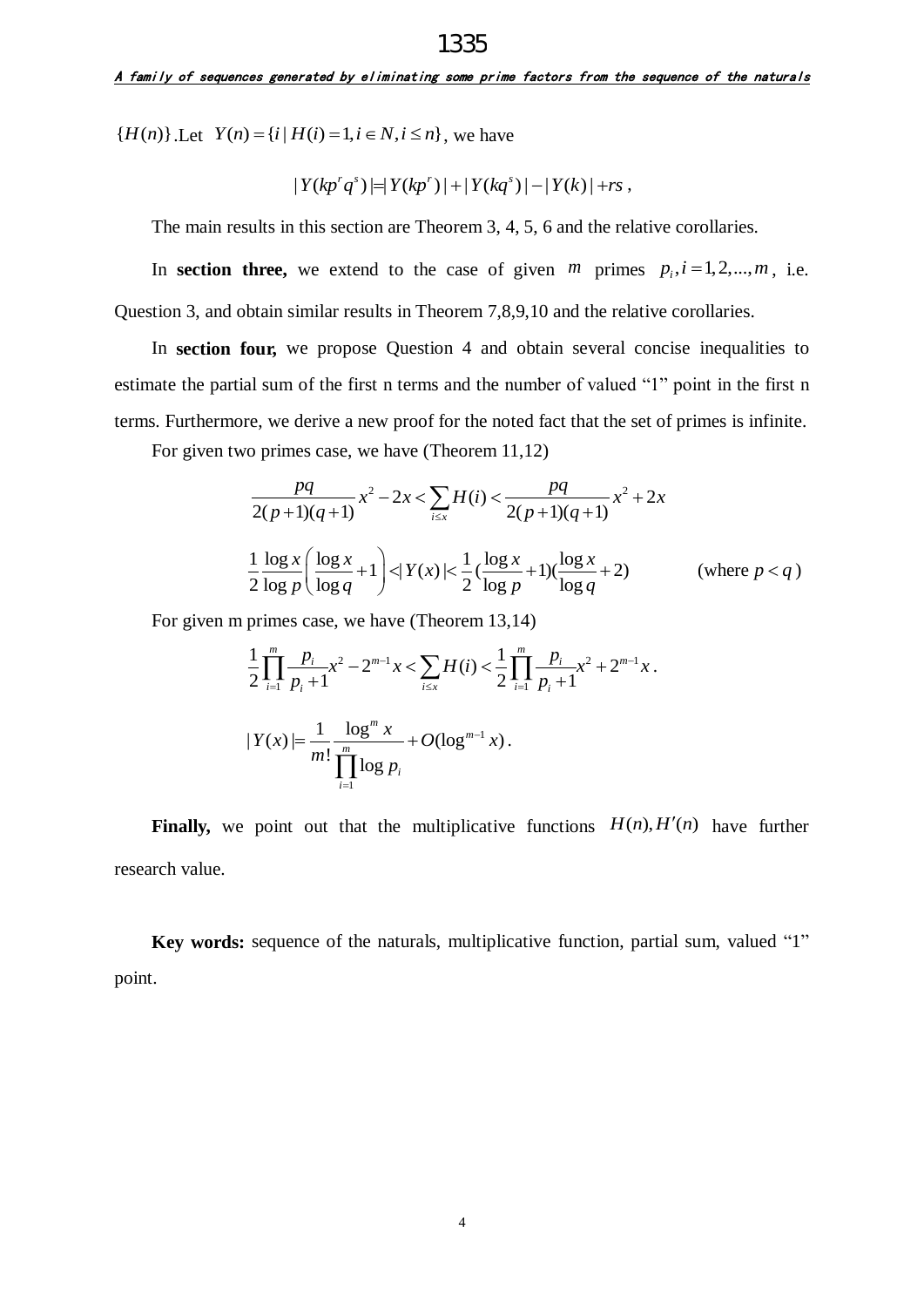### **Section 1**

The set of naturals is buried with numerous secrets. Among those, I find an interesting rule. Let  $\{A_n\}$  be the sequence of the naturals i.e.  $\{A_n\} = \{1, 2, 3, ..., n, ...\}$ . We obtain a new sequence  $\{L_n\}$  by eliminating all the factor 2 for every term of  $\{A_n\}$  according to the following rule:

(1)If  $A_n$  has factor 2, then we substitute  $A_n$  with  $A_n/2$  until it does not have factor 2;

(2) If  $A_n$  does not have factor 2, then keep it unchanged.

Thus, we obtain a new sequence  $\{L_n\}$  as follows:

1,1,3,1,5,3,7,1,9,5,11,3,13,7,15,1,17,9,19,5,21,11,23,3,25,13,27,7,29,15,31,1,33,17,35,9  $,37,19,39,5,41,...$  (1)

We can dig out some secrets if we divide it into groups with 1 being the first term of each group as follows:

(1),(1,3),(1,5,3,7),(1,9,5,11,3,13,7,15),(1,17,9,19,5,21,11,23,3,25,13,27,7,29,15,31),(1,3 3,17,35,9,37,19,39,5,41,……

Summing up each group, we derive that the sum of these groups are 1,4,16,64,… respectively. Thus we have the following conjecture:

**Conjecture 1.** The sum of the new sequence  $\{L_n\}$  from  $2^{n-1}$  th term to  $(2^n - 1)$  th term is  $2^{2n-2}$ .

Since  $\{L_n\}$  contains lots of 3,5,..., we also can divide them by setting 3,5... be the first term of each group as follows:

(1,1),(3,1,5),(3,7,1,9,5,11),(3,13,7,15,1,17,9,19,5,21,11,23),(3,25,13,27,7,29,15,31,1,33, 17,35,9,37,19,39,5,41,……

(1,1,3,1),(5,3,7,1,9),(5,11,3,13,7,,15,1,17,9,19),(5,21,11,23,3,25,13,27,7,29,15,31,1,33,1 7,35,9,37,19,39),(5,41,……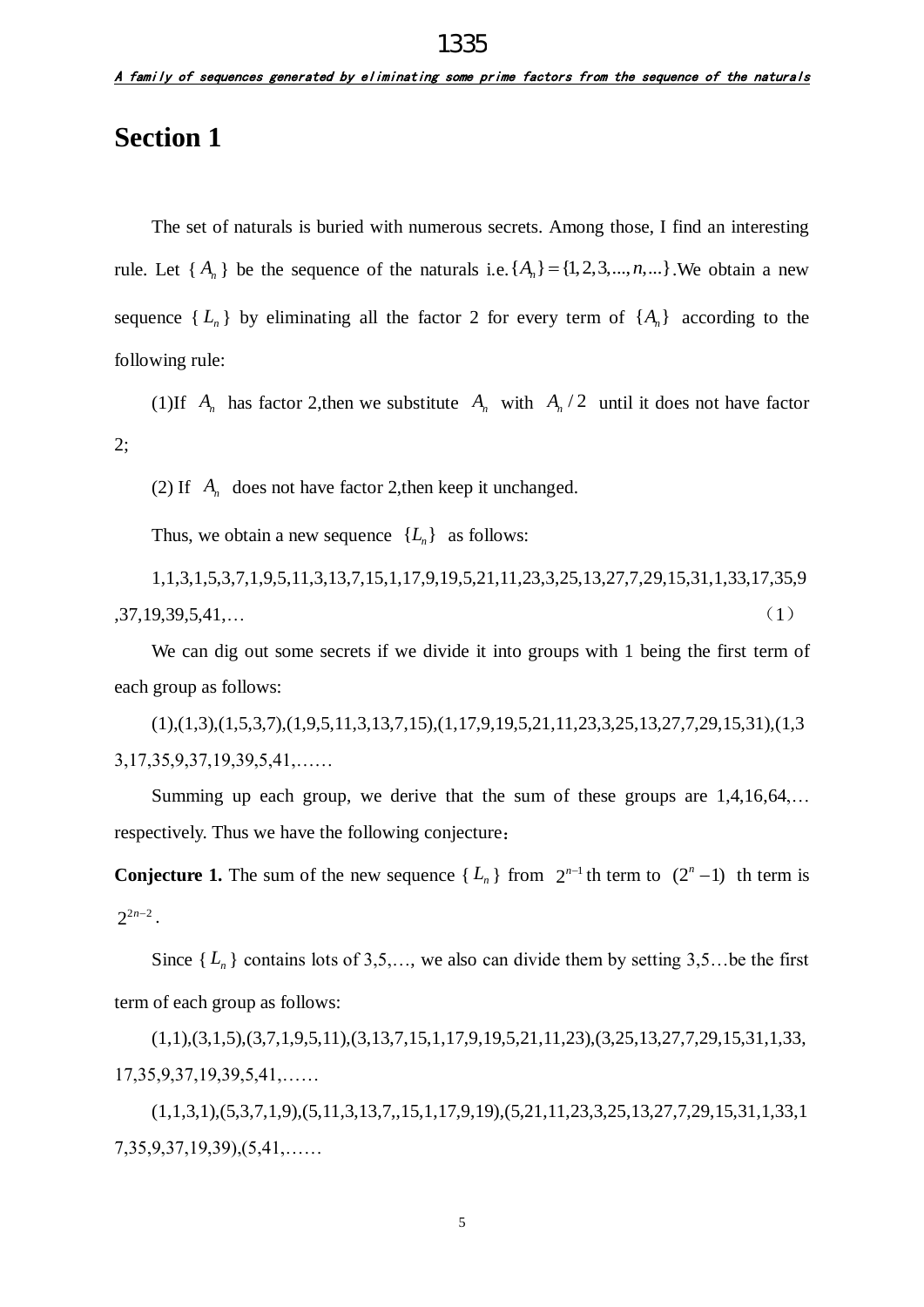#### A family of sequences generated by eliminating some prime factors from the sequence of the naturals 1335

We find that if we divide  $\{L_n\}$  by 3, the sums of second, third, fourth,...groups are 9,36,144,… respectively; if we divide it by 5, the sums of second, third, fourth,…groups are 25, 100, 400,… respectively;…

Hence, we put forward the second conjecture.

**Conjecture 2.** The sum of the new sequence  $\{L_n\}$  from  $k \times 2^{n-1}$ th term to  $(k \times 2^n - 1)$  th term is  $k^2 \times 2^{2n-2}$ , where  $k \in N$ .

The above transformation is eliminating all the factor 2 for every term of  $\{A_n\}$ . But what property does the new sequence have if we eliminate all the factor 3 for every term of  ${A<sub>n</sub>}$ ? Or even more generally, we consider the following question:

Question 1: Let p be a prime. We obtain a new sequence  $\{L_n\}$  by transforming  $\{A_n\}$ according to the rule  $ER(\lbrace p \rbrace)$  as follows:

(1) If  $A_n$  has factor p, then we substitute  $A_n$  with  $A_n / p$  until it does not have factor p;

(2) If  $A_n$  does not have factor p, then keep it unchanged.

What properties does  $\{L_n\}$  have?

The rule  $ER({p})$  above can also be written as follows:

If  $A_n = p^r \times X$ , where  $r \ge 0, X \ge 1$  are integers,  $(X, p) = 1$ , then  $L_n = X$ .

For this question, we derive the following theorem.

**Theorem 1.** Let p be a prime. Let  $\{L_n\}$  be the sequence generated by transforming  $\{A_n\}$ according to the rule  $ER({p})$  of Question 1. Then for  $k \in N, n \in N$ , the following equality holds:

$$
\sum_{i=kp^{n-1}}^{kp^{n-1}} L_i = \frac{(p-1)}{2}k^2p^{2n-1}
$$
 (2)

**Proof.** The sum  $\sum_{n=n}$  $n_{-1}$ *n kp i i kp*  $\int$ <sub>L</sub>  $\overline{a}$  $\sum_{k=1}^{n} L_i$  is from  $kp^{n-1}$  th term to  $(kp^n - 1)$  th term, which means the number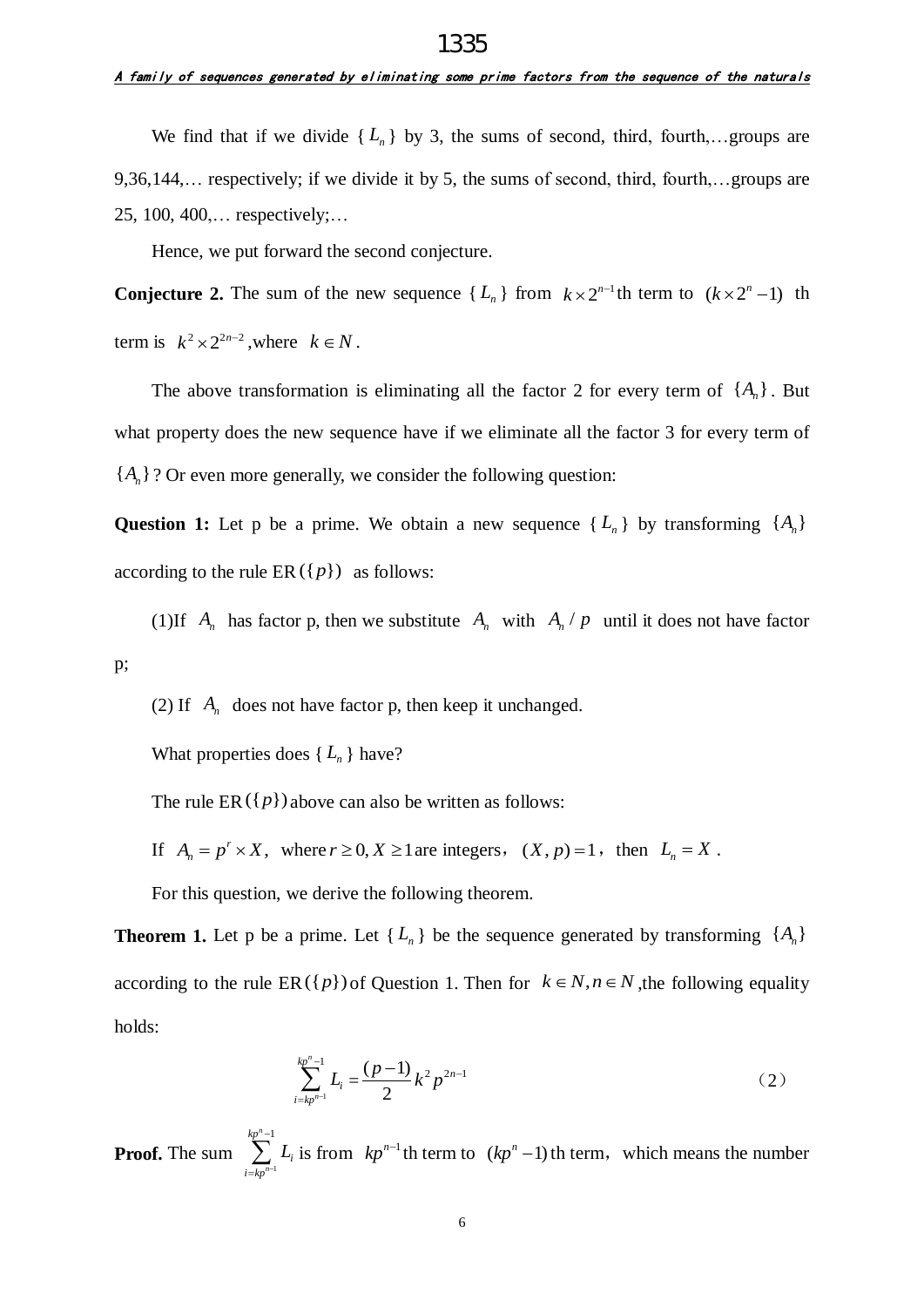of the terms is  $kp^n - 1 - kp^{n-1} + 1 = k(p-1)p^{n-1}$ .

Now, we claim that the  $k(p-1)p^{n-1}$  terms are different from each other.

Indeed, assume that there are positive integers i and j such that  $kp^{n-1} \le i < j \le kp^n - 1$ , with  $L_i = L_j$ . Then by the definition of sequence  $\{L_n\}$ , we have that  $i = p'$  $i = p^r \times L_i$ ,  $j = p^s$  $j = p^s \times L_j$ where r and s are nonnegative integers. Under the assumption, we have  $j = i \times p^{s-r}$ ,  $s - r \ge 1$ , which contradicts with  $kp^{n-1} \le i < j \le kp^n - 1$ .

Furthermore, those  $k(p-1)p^{n-1}$  terms are just the positive integers no larger than  $kp^n$ except those multiples of p. In fact, the set of positive integers which are no larger than  $kp^n$ contains  $kp^{n-1}$  multiples of p. Thus, there are  $k(p-1)p^{n-1}$  terms left exactly, after these  $kp^{n-1}$  multiples of p removed.

Note that the sum of these  $kp^{n-1}$  multiples of p removed is 1 1  $kp^n$ *i*  $p \times \sum i$ į- $\times \sum_{i=1}^{r} i$ , so we have

$$
\sum_{i=kp^{n-1}}^{kp^n-1} L_i = \sum_{i=1}^{kp^n} i \cdot p \times \sum_{i=1}^{kp^{n-1}} i = \frac{1}{2} (1 + kp^n) kp^n - p \times \frac{1}{2} (1 + kp^{n-1}) kp^{n-1}
$$
  
= 
$$
\frac{1}{2} (kp^n)^2 - \frac{1}{2} kp^n kp^{n-1} = \frac{(p-1)}{2} k^2 p^{2n-1}
$$

Theorem 2 is derived from Theorem 1.

**Theorem 2.** Let p be a prime. Let  $\{L_n\}$  be the sequence generated by transforming  $\{A_n\}$ according to the rule  $ER(\lbrace p \rbrace)$  of Question 1. Then for  $k, n \in N$ , the following equality holds:

$$
\sum_{i=1}^{kp^n} L_i = \sum_{i=1}^k L_i + \frac{k^2 p(p^{2n} - 1)}{2(p+1)}
$$
\n(3)

**Proof.**  1 *n kp i i L*  $\sum_{i=1} L_i = \sum_{i=1} L_i + \sum_{j=1} \sum_{i=kp^{j-1}+1}$ *j j k n kp i i*  $\overline{i=1}$   $\qquad \qquad \overline{j=1}$   $\overline{i=kp}$  $L_i + \sum_{i=1}^{n} L_i$  $\sum_{i=1}^k L_i + \sum_{j=1}^n \sum_{i=kp^{j-1}+1}^{kp^j}$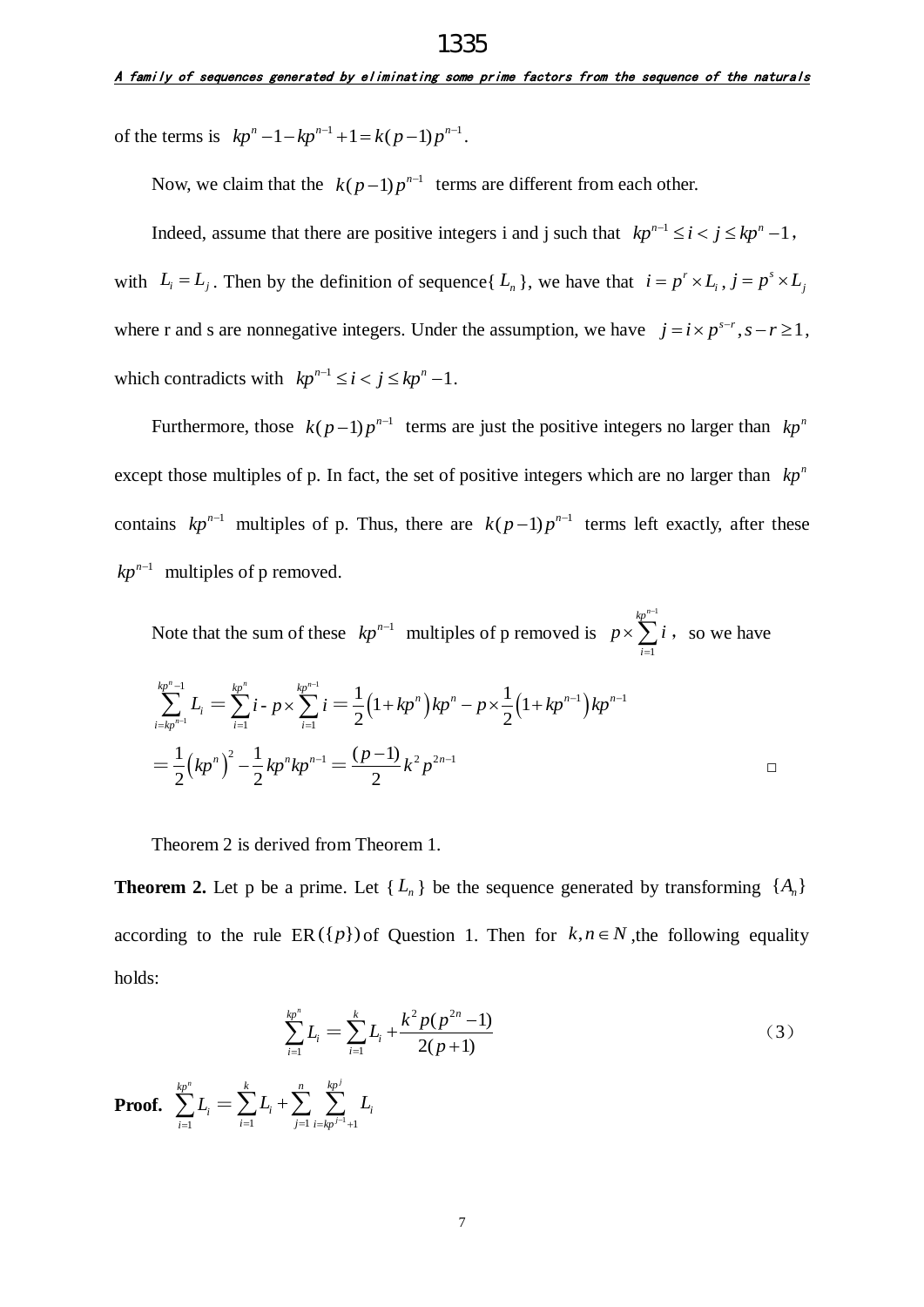1335

$$
= \sum_{i=1}^{k} L_i + \sum_{j=1}^{n} \frac{(p-1)}{2} k^2 p^{2j-1}
$$
  
= 
$$
\sum_{i=1}^{k} L_i + \sum_{j=1}^{n} \frac{1}{2} \left( 1 - \frac{1}{p} \right) k^2 p^{2j}
$$
  
= 
$$
\sum_{i=1}^{k} L_i + \frac{1}{2} \left( 1 - \frac{1}{p} \right) k^2 \frac{p^2 (1 - p^{2n})}{1 - p^2}
$$
  
= 
$$
\sum_{i=1}^{k} L_i + \frac{k^2 p (p^{2n} - 1)}{2(p+1)}.
$$

For the case  $k=1$ , the following corollary holds:

**Corollary 1.** Let p be a prime. Let  $\{L_n\}$  be the sequence generated by transforming  $\{A_n\}$ according to the rule  $ER({p})$  of Question 1. Then for  $n \in N$ , the following equality holds:

(1) 
$$
\sum_{i=p^{n-1}}^{p^n-1} L_i = \frac{(p-1)}{2} p^{2n-1}
$$
  
(2) 
$$
\sum_{i=1}^{p^n-1} L_i = \frac{p(p^{2n}-1)}{2(p+1)}
$$

For the case  $p=2$ , both conjecture 1 and conjecture 2 are correct.

#### **Section 2**

In first section, we study the properties of the new sequence generated by eliminating all the factor p in  $\{A_n\}$ . Naturally, we wish to generalize it for the case of eliminating more primes. In this section, we consider the case of given two primes.

**Question 2.** Let p and q be primes. We obtain a new sequence  $\{H(n)\}\$  by transforming  ${A<sub>n</sub>}$  according to the rule ER ( ${p,q}$ ) as follows:

(1)If  $A_n$  has factor p, then we substitute  $A_n$  with  $A_n / p$  until it does not have factor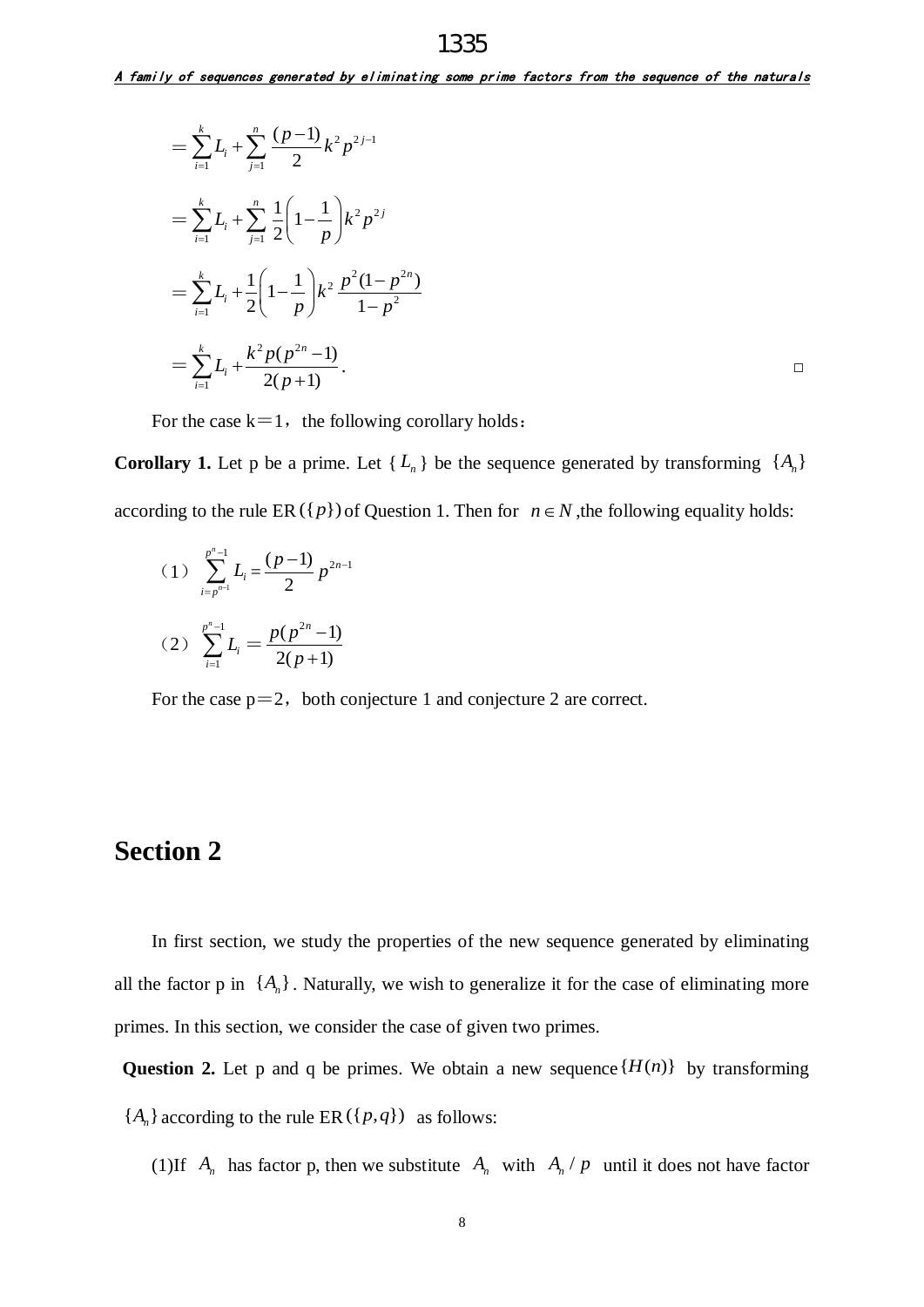p; If  $A_n$  has factor q, then we substitute  $A_n$  with  $A_n/q$  until it does not have factor q;

(2) If  $A_n$  does not have factors p and q, then keep it unchanged.

What properties does  $\{H(n)\}\$  have?

The rule  $ER({p,q})$  above can also be written as follows:

If  $A_n = p^r q^s \times X$ , where  $r \ge 0$ ,  $s \ge 0$ ,  $X \ge 1$  are integers,  $(X, pq) = 1$ , then  $H(n) = X$ .

For instance, let  $p=2$ ,  $q=3$ . Then the generated sequence  $\{H(n)\}\$ is:

1,1,1,1,5,1,7,1,1,5,11,1,13,7,5,1,17,1,19,5,7,11,23,1,25,13,1,7,29,5,31,1,11,17,35,1,37,1 9,13,5,41,7,43,11,…… (4)

This sequence becomes much more complicated. What can be seen is that more number 1 occurs in this new sequence. In the following part, we study the partial sum of this new sequence and the frequency of number 1.

Firstly, the number-theoretic function  $H(n)$ :  $N \to R$  is a completely multiplicative function (cf. [1], p77-79) where R is the set of real numbers. And the function has following properties.

(1) 
$$
H(p) = H(q) = H(1) = 1;
$$

 $H(p') = p'$ , when p' is a prime,  $p' \neq p, p' \neq q$ .

- $H(p) = p$ , when p is a prime,  $p \neq p$ ,  $p \neq q$ .<br>
(2)  $H(mn) = H(m)H(n)$ ,  $H(pn) = H(n)$ ,  $H(qn) = H(n)$ ;
- (3)  $H(n) = n$ , when n does not have factor p or q.

**Theorem 3.** Let p and q be primes. Let  $\{H(n)\}\$  be the sequence generated by transforming  ${A<sub>n</sub>}$  according to the rule ER( ${p,q}$ ) of Question 2. Then for  $k \in N$ , the following equality holds:

$$
\sum_{i=1}^{kpq} H(i) = \frac{k^2}{2}pq(p-1)(q-1) + \sum_{i=1}^{kp} H(i) + \sum_{i=1}^{kq} H(i) - \sum_{i=1}^{k} H(i)
$$
 (5)

Note that this equality can be written as the following briefer forms: